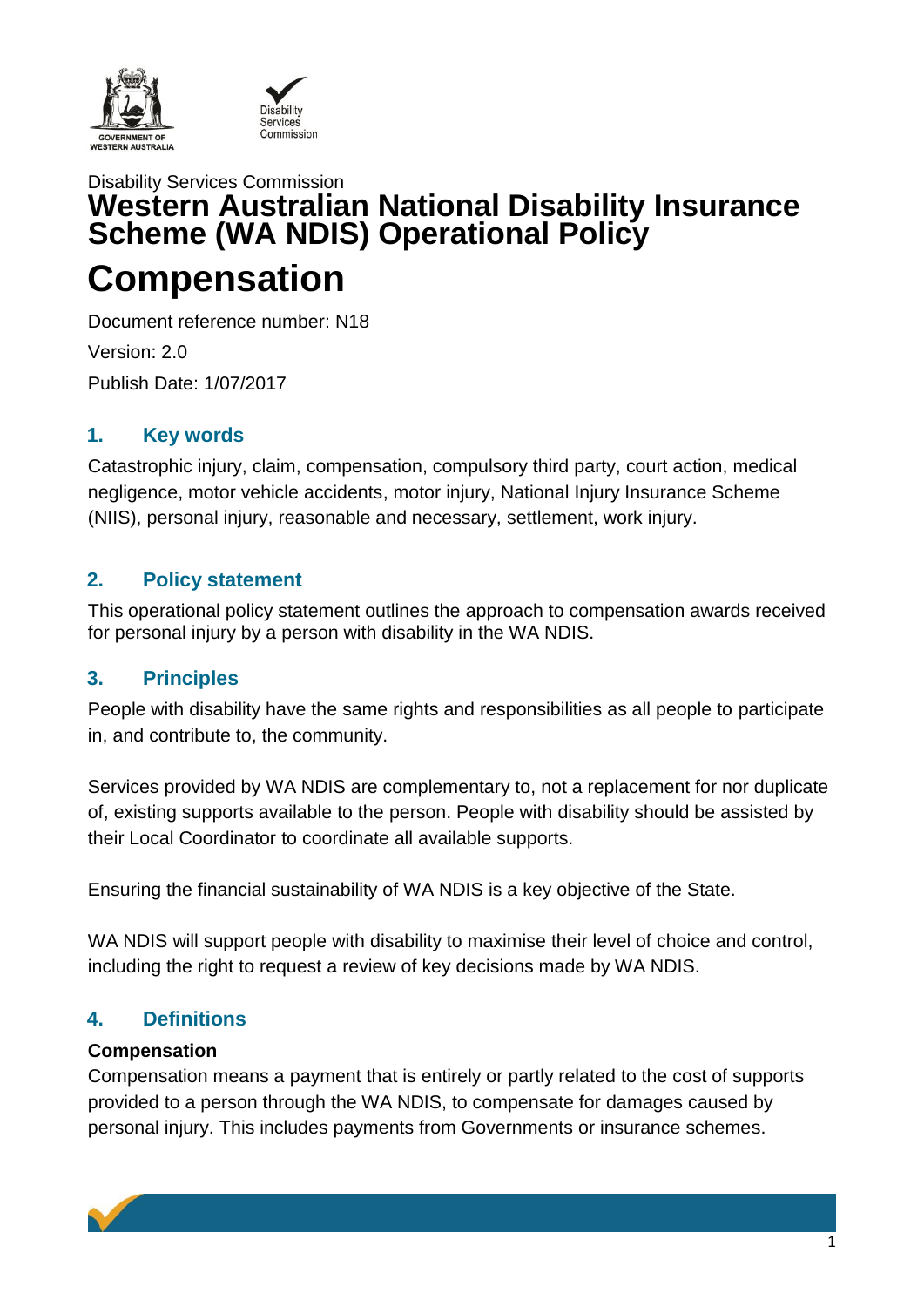### **Compensation reduction amount (CRA)**

The amount of the total compensation award that is taken into account to reduce the funding for reasonable and necessary supports that would otherwise be approved.

#### **Representative**

A person who supports a person with disability, and/or acts on their behalf, including both a formal or informal decision makers.

# **5. Scope**

This operational policy applies to residents of the WA NDIS who:

- are in receipt of compensation for personal injury
- are pursuing a claim of compensation for personal injury
- have not taken action to claim or obtain compensation for personal injury, despite having a viable claim
- have entered into an agreement to give up a right to compensation in respect of personal injury and the Commission is not satisfied that it was reasonable, in the circumstances, for the person to have entered in the agreement
- have agreed a compensation settlement amount less than that which the Director General (or delegated authority) considers reasonable given the circumstances relating to the injury.

It does not matter whether a compensation payment is:

- made directly to the person who sustained the personal injury
- made with admission of liability
- specifically identified as related to the cost of supports.

Applicability of this operational policy to people with disability moving into and from WA NDIS will be determined on a case by case basis (see below).

# **6. Implementation**

Supports provided through WA NDIS are intended to complement existing compensation arrangements for personal injury, and where this is the case, for the person and the Commission jointly contribute funds for supports.

When individuals commence accessing WA NDIS support, they agree to notify the Commission regarding potential and actual compensation claims.

Compensation may affect the level of funding provided by WA NDIS for reasonable and necessary supports.

A person may receive compensation for disability resulting from injury in various ways. This may be received in a lump sum payment, or a structured settlement resulting in

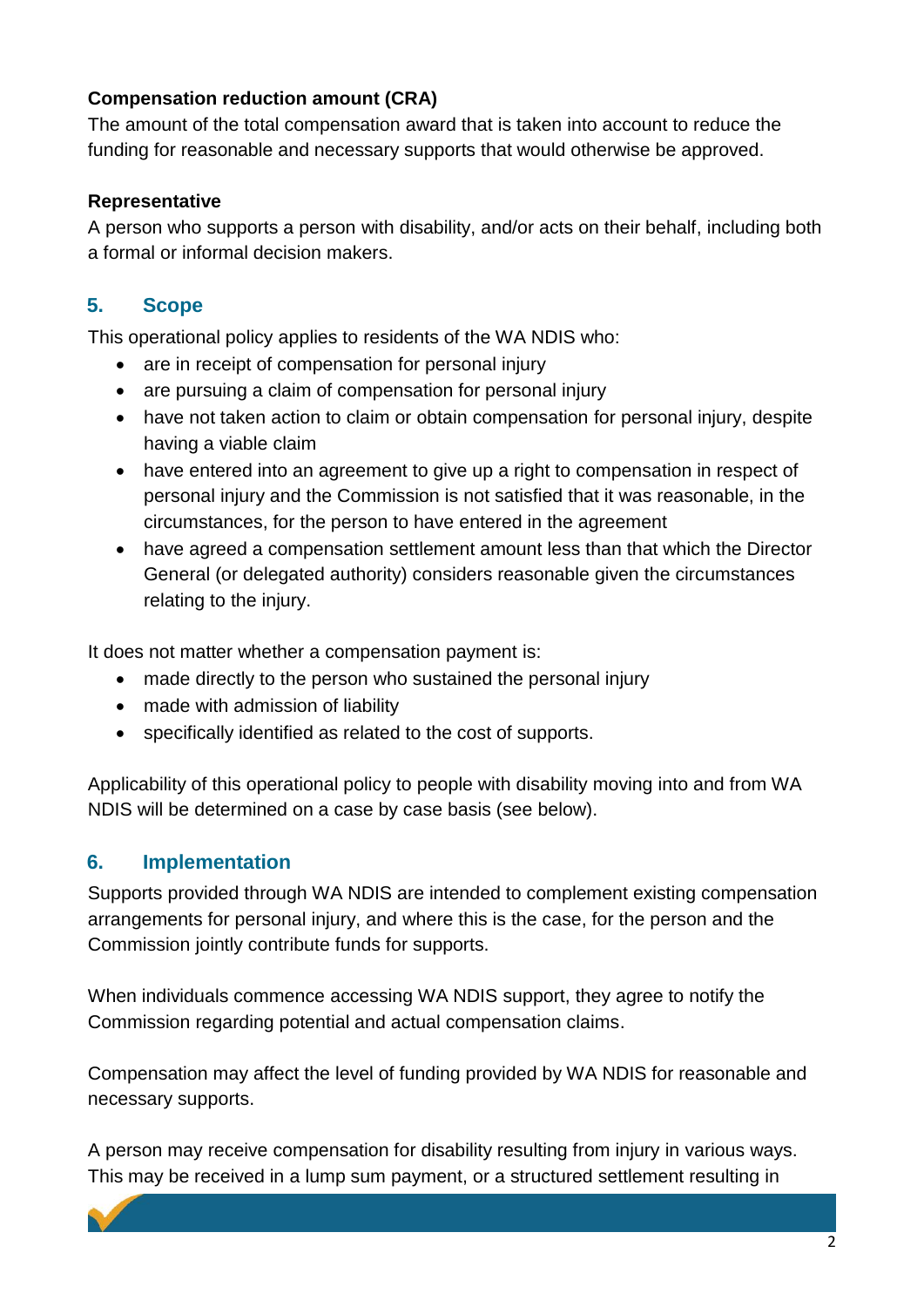regular periodic payments and be made within or outside Australia. Some examples are work-related injuries (where workers' compensation is usually available), motor vehicle accidents (where an insurer may be liable to compensate an injured person), and medical negligence.

Compensation can comprise funding totalling from different components (such as compensation for income replacement, pain and suffering etc.). WA NDIS is concerned with the parts of compensation that relate to reasonable and necessary supports which may be funded under WA NDIS. Generally, if the purpose of the compensation is to provide supports for daily living, then the compensation will be considered by the WA NDIS.

Some other parts of compensation payments are not relevant to the WA NDIS for the purpose of calculating CRA. Compensation for past and future economic loss, medical expenses, pain and suffering, or income replacement, will not affect any supports provided by the WA NDIS.

The compensation that a person receives may be awarded or agreed in a number of different ways. In determining the value of the compensation to be taken into account and how these are applied against the cost of reasonable and necessary supports, WA NDIS will apply the Disability Services Regulations 2004 Division 4 – Supports for participants – Accounting for compensation.

# **7. Implementation**

# **Application of CRA**

Compensation payments and settlements are often made to cover the person's future care needs across their anticipated lifetime. A proportion of the total compensation payment is applied against funding for reasonable and necessary supports in each year of the person's expected lifetime. The determination of the person's expected lifetime is made in accordance with accepted actuarial standards and in consultation with the WA NDIS actuary.

# **Small amounts of compensation**

Throughout the planning process, people can make arrangements with WA NDIS about how the compensation will be applied against funding for supports. If the CRA is small, it can be applied in a single year's plan. For example, if a person's total CRA is \$10,000 and the cost of reasonable and necessary supports in Plan 1 is \$15,000, the \$10,000 may be applied in full against Plan 1 support costs of \$15,000 (i.e. utilised against Plan 1) rather than spread across the person's expected lifetime.

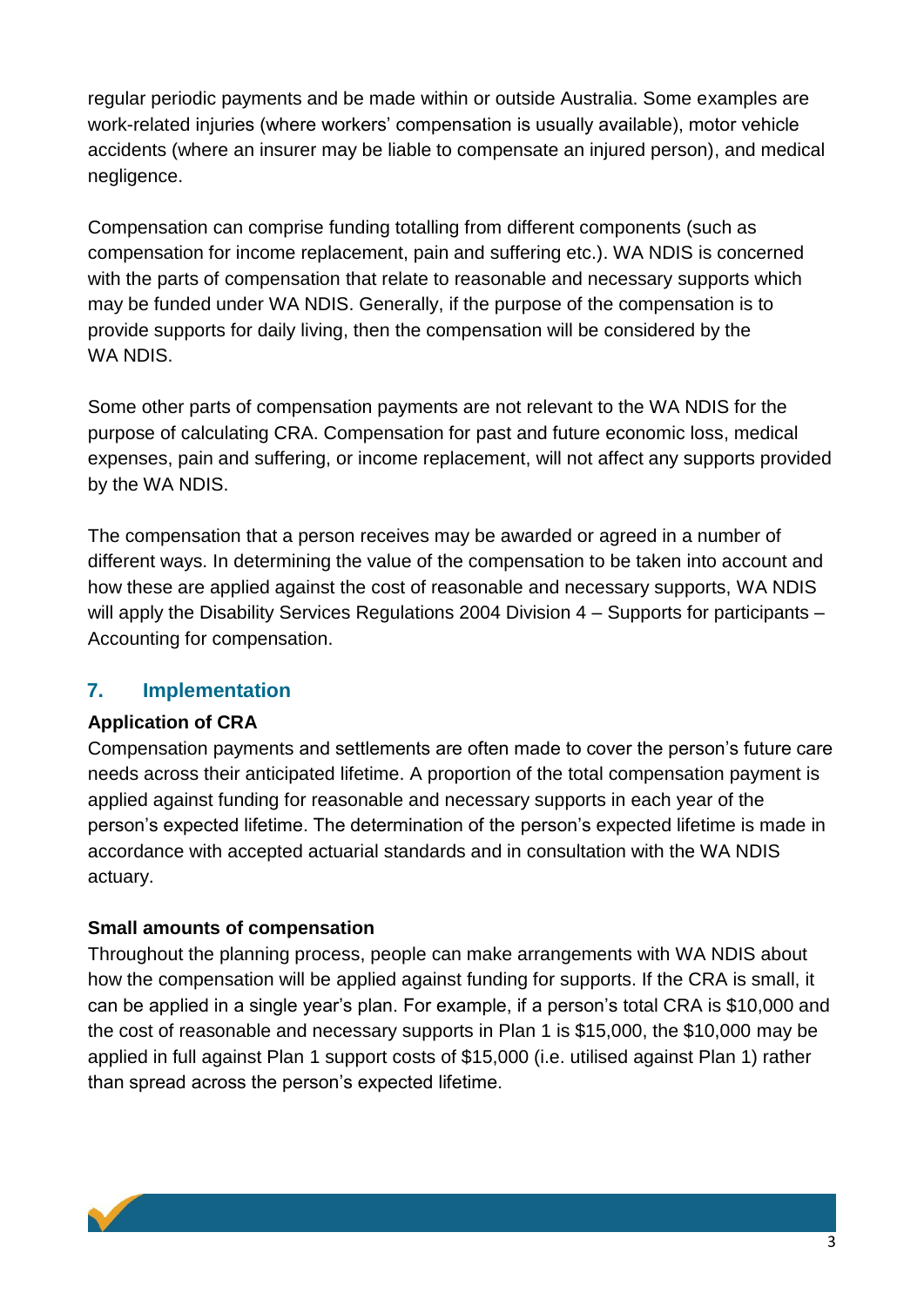#### **Special circumstances**

The whole or part of a CRA that would otherwise be applied may be ignored if the Director General thinks it appropriate to do so, due to the special circumstances of a case (which may include financial hardship suffered by the person).

# **National Injury Insurance Scheme (NIIS)**

As part of NIIS, WA has expanded its motor injury insurance cover for all motorists to include all people who were catastrophically injured in motor vehicles accidents in WA. This insurance cover will deliver reasonable and necessary treatment, care and support to people that were unable to claim under the existing compulsory third party scheme.

Catastrophic injuries include spinal cord injuries, traumatic brain injuries, multiple amputations, severe burns and permanent traumatic blindness.

People receiving this insurance will need to notify the Commission to ensure there is no duplicity of funding for the same supports.

# **Participants moving into or out of the WA NDIS**

As the application methodology of compensation differs in the WA NDIS sites from the remainder of the Commission, attention must be given to individuals moving to and from the WA NDIS. How compensation is applied for these individuals will be determined on a case by case basis. In making a decision, consideration will be given to factors such as:

- the proposed length of residency in/out of the WA NDIS area, if known;
- the person's residency transience patterns
- the amount of compensation funds remaining at the time of the move to/from the WA NDIS site
- the total amount of compensation funds awarded.

Where the application of compensation funds deviates from the model described in this operational policy, the rationale must be fully documented, approved and saved on the person's record.

# **No recovery of Local Coordinator service costs for planning and referral activities**

The plan development, review and referral functions of the Local Coordinator are separate from the strategies to be funded in the plan (reasonable and necessary supports). Therefore, Local Coordinator service costs are not recovered from compensation funds.

# **Impact of compensation**

A person who has suffered an injury and is considering a compensation settlement (or other agreement that might relate to WA NDIS funded services and supports) may seek an indication from the Commission on the likely CRA that would apply to the settlement or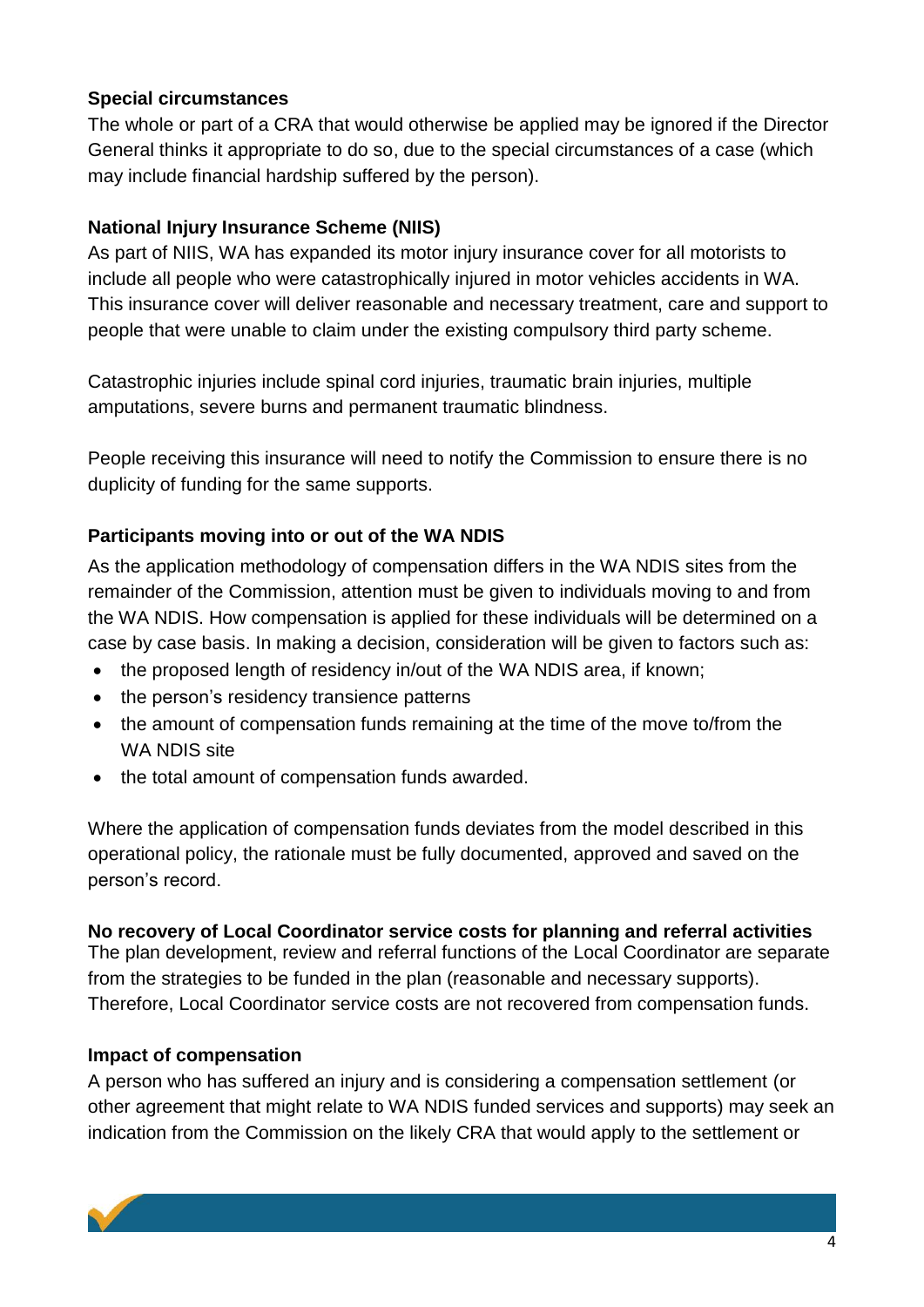agreement. No action lies against the Commission or any officer in respect of the provision of this indicative information.

### **Person gives up the right to compensation**

If a person entered into an agreement to give up the right to compensation, and consequently did not receive a compensation payment, the Commission will consider this agreement.

Before the Commission accepts this agreement as reasonable, the following matters will be considered:

- the disability of the person, including whether the disability affected their ability to reasonably assess the terms of the agreement
- the circumstances which gave rise to the entitlement or possible entitlement to compensation
- any reasons given by the person as to why they gave up the right to the compensation
- the impact, including any financial impact on the person and their family, that would have occurred if the compensation claim had been pursued or continued.

If the Commission does not consider the agreement reasonable, it may act as if a hypothetical compensation payment had occurred, and determine the CRA.

#### **Review of decision**

Decisions in relation to compensation are reviewable decisions based on compensation arrangement and CRA. The person, their family and carers will be advised in writing of the decision, that the decision can be reviewed, and of the review process.

The person, their family and carers must be informed about the internal and external processes available to them to seek review of a reviewable decision (see WA NDIS Operational Policy – Reviewing and Appealing WA NDIS Decisions).

# **8. Compliance**

Compliance with this policy is mandatory.

# **9. Communication**

This document will be published on the Commission's website and intranet, and relevant employees and other stakeholders advised of its existence.

# **10. Evaluation and review**

This policy will be reviewed in 24 months or whenever required by a significant change to relevant policy, people, process, technology and/or information. Evaluation of the policy will take into account operational learning, feedback from stakeholders and relevant data.